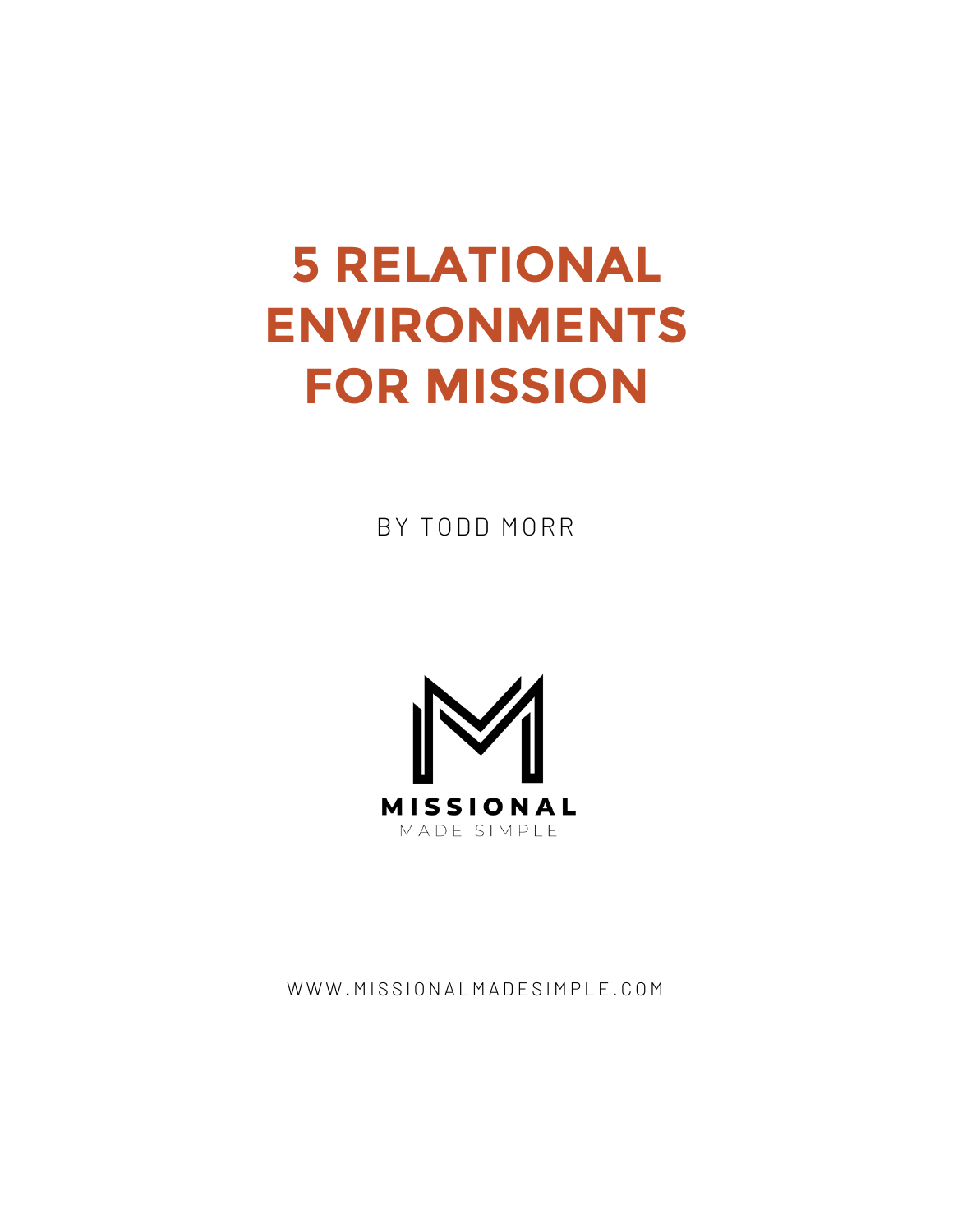## **5 RELATIONAL ENVIRONMENTS FOR MISSION**

Different relational environments will affect different people in different ways. Some of this is because of age, personality, gifting, past experience, introversion, extroversion, where they grew up, size of their family, and other factors connected with their story. No matter the reasons why, if we are going to be effective at loving people well, pursuing their stories, and helping them feel cared for, then we need a variety of complementary environments and experiences working together.

I've seen new people come into smaller environments with 10-20 people who love that size of relational dynamic, while others feel it's too small or actually still too large and not personal enough. Other people love larger groups with lots of people because of the energy and excitement and also because it allows for a measure of anonymity. Some people hate going into larger groups, for the same reasons that it's positive for others.

Again, I want to reinforce the idea that if we are going to effectively love, serve, and influence people with the Good News of the Gospel, both through word and deed, then we're going to need to organize our churches and Missional Communities with these relational dynamics in mind. We need all 5 types of environments below working together at different times and in different ways.

#### **BIG EVENT: 100+**

One example is the Sunday gathering in more established churches. Other examples could be churches hosting concerts, movie nights, parties around sporting events (Superbowl, World Series, March Madness/Final Four, World Cup), or holiday activities (4th of July party, Valentine's party, Christmas party). Again, big events like this provide an environment where newcomers can be anonymous. They can sit and listen and observe with very little pressure and very little expectation upon them to participate in any way. I've seen this be the first step into relationship for many non-Christians.

#### **MEDIUM SIZE: 30-40**

This size activity could include the same types of things as above, just on a smaller scale and maybe at someone's house, in their backyard, or at some other smaller, more intimate space. I've seen a lot of backyard parties of different types that would fit in this category. Cookouts and other types of meals like Thanksgiving, a fish fry, a chili cook off, or a pizza night are other examples. This size environment is less anonymous, more relational, more conversational, but still is "safer" for newcomers because of its size and energy level.

#### **SMALLER GROUP: 10-20**

This is the typical size for a Missional Community, so pretty much anything is possible with this number of people - meals, topical discussions, game nights, movie nights, sports nights, park days, beach days, etc. This size group usually allows for a deeper